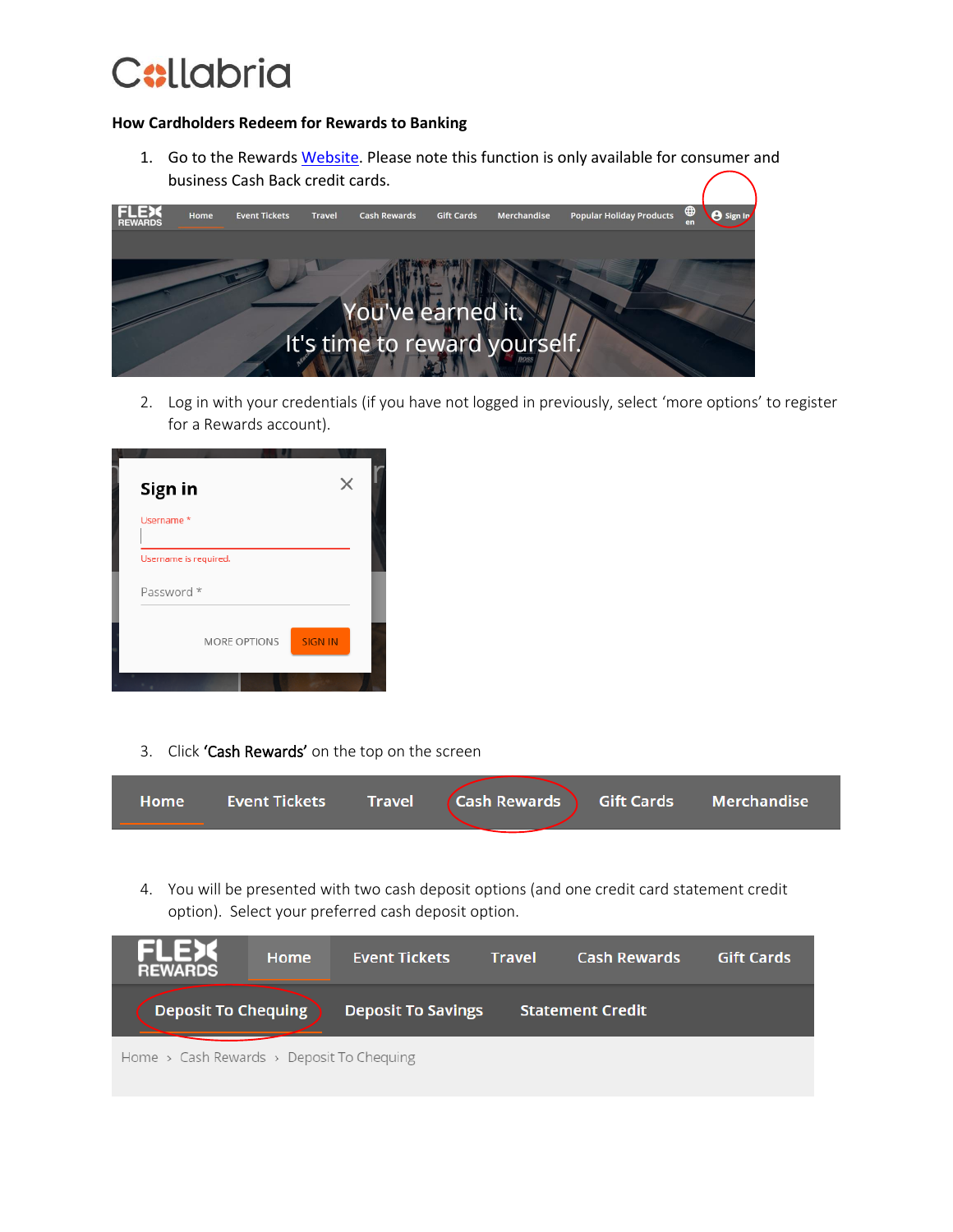

5. The amount of points available will display and once the cash deposit amount is chosen, the equivalent points for the cash deposit will also display (see box highlighted below). Select Max amount of \$5,000 or select Custom and enter the dollar amount you wish to receive for a cash deposit. Select 'Next'

| Home > Cash Rewards > Deposit To Chequing                                                                                                         |                       |                      |             |
|---------------------------------------------------------------------------------------------------------------------------------------------------|-----------------------|----------------------|-------------|
| Total:                                                                                                                                            | 50,000 <sup>pts</sup> | Your deposit summary |             |
| Points available:                                                                                                                                 | 500,000 pts           | S Deposit Amount     | \$500.00    |
| \$<br>Select amount to deposit into Checking                                                                                                      |                       | Total                | 50,000 pts  |
|                                                                                                                                                   |                       | Points remaining:    | 450,000 Pts |
| Minimum amount available to redeem is \$50 and the maximum is \$5,000.00. Any applicable fees are displayed within the total Points value listed. |                       |                      |             |
| $\bigcirc$ Max \$5,000.00                                                                                                                         |                       |                      |             |
| <b>◎</b> Custom<br>500<br>×                                                                                                                       |                       |                      |             |
|                                                                                                                                                   | <b>NEXT</b>           |                      |             |

Note: If you attempt to redeem less than the minimum \$30 cash deposit (3,000 points) or more than the maximum \$5,000 (500,000 points), an error message is displayed. See example below.<br>
Instal:

| Points available:                                        | 544,000 pts                                                                              |
|----------------------------------------------------------|------------------------------------------------------------------------------------------|
| \$<br>Select amount to Deposit to Chequing               |                                                                                          |
| fees are displayed within the total points value listed. | Minimum amount available to redeem is \$30 and the maximum is \$5,000.00. Any applicable |
| Max \$5,000.00                                           |                                                                                          |
| Custom                                                   |                                                                                          |
| 25                                                       |                                                                                          |
| The minimum amount allowed is \$30.00.                   |                                                                                          |
|                                                          |                                                                                          |

6. Enter the required banking information. Click 'Next'.

| Home > Cash Rewards > Deposit To Chequing              |                                                 |                     | Your deposit summary                                                                                                                                                                                                                                                         |  |
|--------------------------------------------------------|-------------------------------------------------|---------------------|------------------------------------------------------------------------------------------------------------------------------------------------------------------------------------------------------------------------------------------------------------------------------|--|
| S Depositing into Checking \$500.00                    |                                                 | \$ Deposit Amount   | \$500.00                                                                                                                                                                                                                                                                     |  |
|                                                        |                                                 | Total               | 50,000 <sup>pts</sup>                                                                                                                                                                                                                                                        |  |
| <b>n</b> Provide banking information                   |                                                 | Points remaining:   | 450,000 PM                                                                                                                                                                                                                                                                   |  |
| Financial Institution *<br>"Institution number"<br>889 | 0<br>Transit number*                            | 0<br><b>numbers</b> | The transit number, institution number, and account number can be found on your<br>cheques. Use the sample cheque below to help you locate the relevant numbers for which<br>you would like the funds deposited. Please do not use a deposit sig to reference these<br>Total |  |
| Account number *                                       | $\boldsymbol{\omega}$<br>Confirm Account number |                     | 1000<br>tetions.<br>食                                                                                                                                                                                                                                                        |  |
| <b>BACK</b>                                            |                                                 | <b>NEXT</b>         | <b>AND</b>                                                                                                                                                                                                                                                                   |  |

001 <12345 003< 1234567890<

 $\overline{\mathbf{u}}$ 

ACCOUNT<br>NUMBER

Note: If an invalid Institution or Transit number is entered, an error is displayed. See example below.

| Financial Institution *                                                                  |                                 |
|------------------------------------------------------------------------------------------|---------------------------------|
| -institution number*----<br>Financial Institution for information entered was not found. | "Transit number*--------------- |
| 12345<br>889                                                                             |                                 |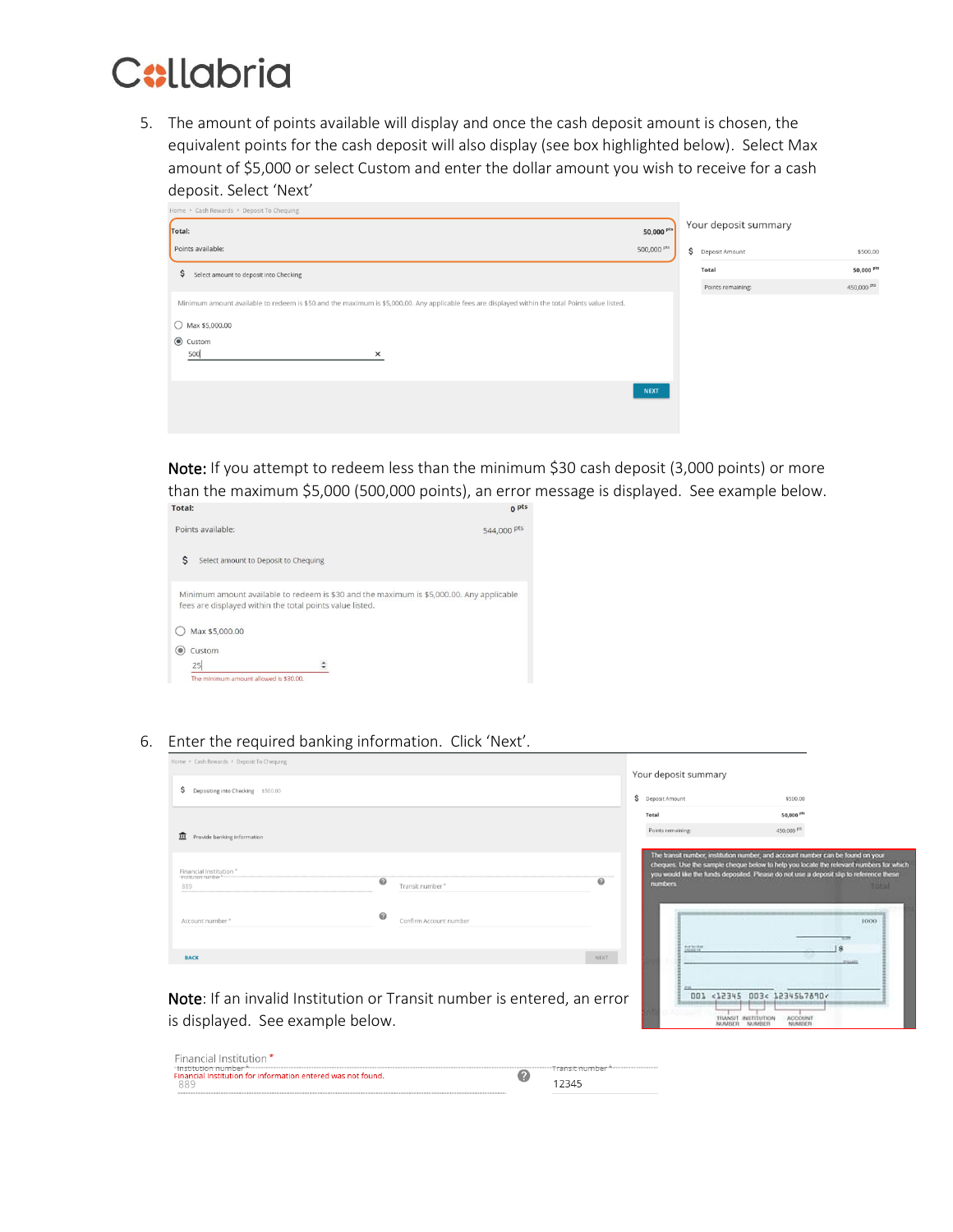

Confirm your deposit to Checking

7. The amount of the cash deposit, equivalent points and banking details will be displayed in 'Your deposit summary'. Click 'Next'.

| Home > Cash Rewards > Deposit To Chequing                                              |                       |                                     |             | Your deposit summary                                                                            |                                      |
|----------------------------------------------------------------------------------------|-----------------------|-------------------------------------|-------------|-------------------------------------------------------------------------------------------------|--------------------------------------|
| \$<br>Depositing into Checking \$500.00                                                |                       |                                     |             | S Deposit Amount                                                                                | \$500.00                             |
| Provide banking information                                                            |                       |                                     |             | Total<br>Points remaining:                                                                      | 50,000 <sup>pts</sup><br>450,000 Pts |
| Financial Institution *<br>(ABC Credit Union<br>This purpose and in experiments<br>889 | $\boldsymbol{\omega}$ | "Transit number."<br>01768          | $\odot$     | Banking information<br>Financial Institution: ABC Credit Union<br>Account number ending in 6789 |                                      |
| Account number *<br>*****6789                                                          | 0                     | Confirm Account number<br>*****6789 |             |                                                                                                 |                                      |
| <b>BACK</b>                                                                            |                       |                                     | <b>NEXT</b> |                                                                                                 |                                      |

Note: Once you tab away from the account number, only the last 4 digits will display for security purposes. Account number\* \*\*\*\*\*6789

8. Enter your personal contact information. This information is important as your email address will be used to send notification of the successful Rewards to Banking submission. Click 'Next'.

| Home > Cash Rewards > Deposit To Chequing       |                               |                     |             | Your deposit summary                                                                            |                                      |
|-------------------------------------------------|-------------------------------|---------------------|-------------|-------------------------------------------------------------------------------------------------|--------------------------------------|
| \$<br>Depositing into Checking \$500.00         |                               |                     |             | \$<br>Deposit Amount                                                                            | \$500.00                             |
| 血<br>Banking Information Account ending in 6789 |                               |                     |             | Total<br>Points remaining:                                                                      | 50,000 pts<br>450,000 <sup>pts</sup> |
| Provide contact information                     |                               |                     |             | Banking information<br>Financial Institution: ABC Credit Union<br>Account number ending in 6789 |                                      |
| First name*<br>John                             | Middle name                   | Last name*<br>Smith |             | Contact information                                                                             |                                      |
| Phone number*<br>555-123-4567                   | Email*<br>johnsmith@email.com |                     | 26          | John Smith<br>555-123-4567<br>johnsmith@email.com                                               |                                      |
| <b>BACK</b>                                     |                               |                     | <b>NEXT</b> |                                                                                                 |                                      |

9. The next screen provides a summary of the redemption request. If correct press 'Place Order'.

|    | Deposit summary                                                          |       |                                                   |                        |  |  |  |  |  |
|----|--------------------------------------------------------------------------|-------|---------------------------------------------------|------------------------|--|--|--|--|--|
|    | S Deposit Amount                                                         |       |                                                   | \$500.00               |  |  |  |  |  |
|    | Total                                                                    |       |                                                   | 50,000 pts             |  |  |  |  |  |
|    | John                                                                     | Smith |                                                   | 450,000 <sup>pts</sup> |  |  |  |  |  |
| В. | johnsmith@email.com<br>555-123-4567                                      |       | John Smith<br>555-123-4567<br>johnsmith@email.com |                        |  |  |  |  |  |
| m. | Financial Institution: ABC Credit Union<br>Account number ending in 6789 |       |                                                   |                        |  |  |  |  |  |
|    | Contact information                                                      |       |                                                   |                        |  |  |  |  |  |
| 四  | John Smith<br>555-123-4567<br>johnsmith@email.com                        |       |                                                   |                        |  |  |  |  |  |
|    | \$ Total: 50,000 <sup>pts</sup>                                          |       | CANCEL                                            | <b>PLACE ORDER</b>     |  |  |  |  |  |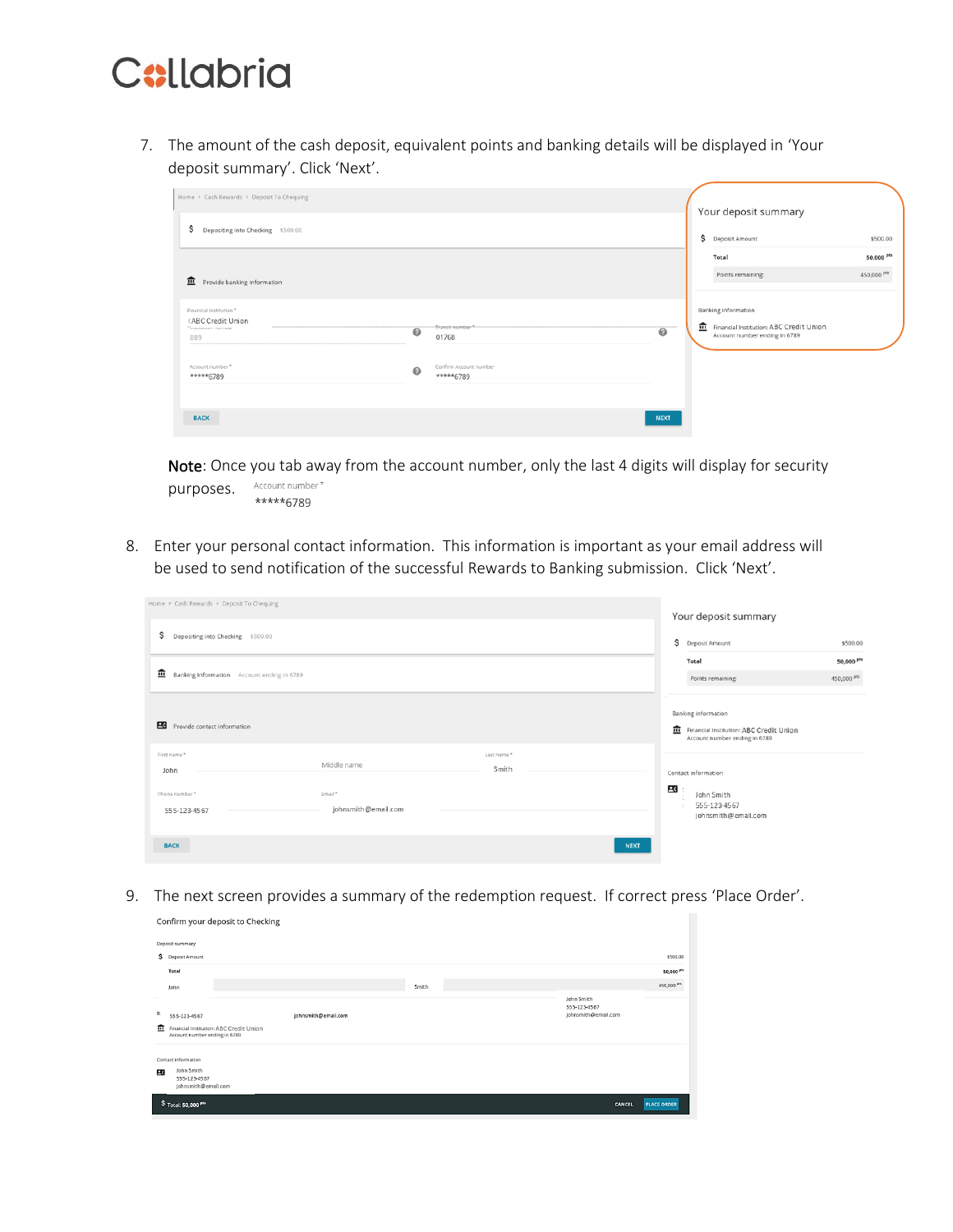

10. The next screen provides the Terms and Conditions which must be read before continuing. Click 'Agree'.



11. Once 'Agree' has been selected, you have completed the Rewards to Banking redemption request.



12. You will also receive an email notification to the email address entered in the contact information. The email will come from 'Rewards Headquarters <admin@revloyalty.com>



Mon 3/25/2019 9:11 AM Reward Headquarters <admin@revloyalty.com> **Order Confirmation**